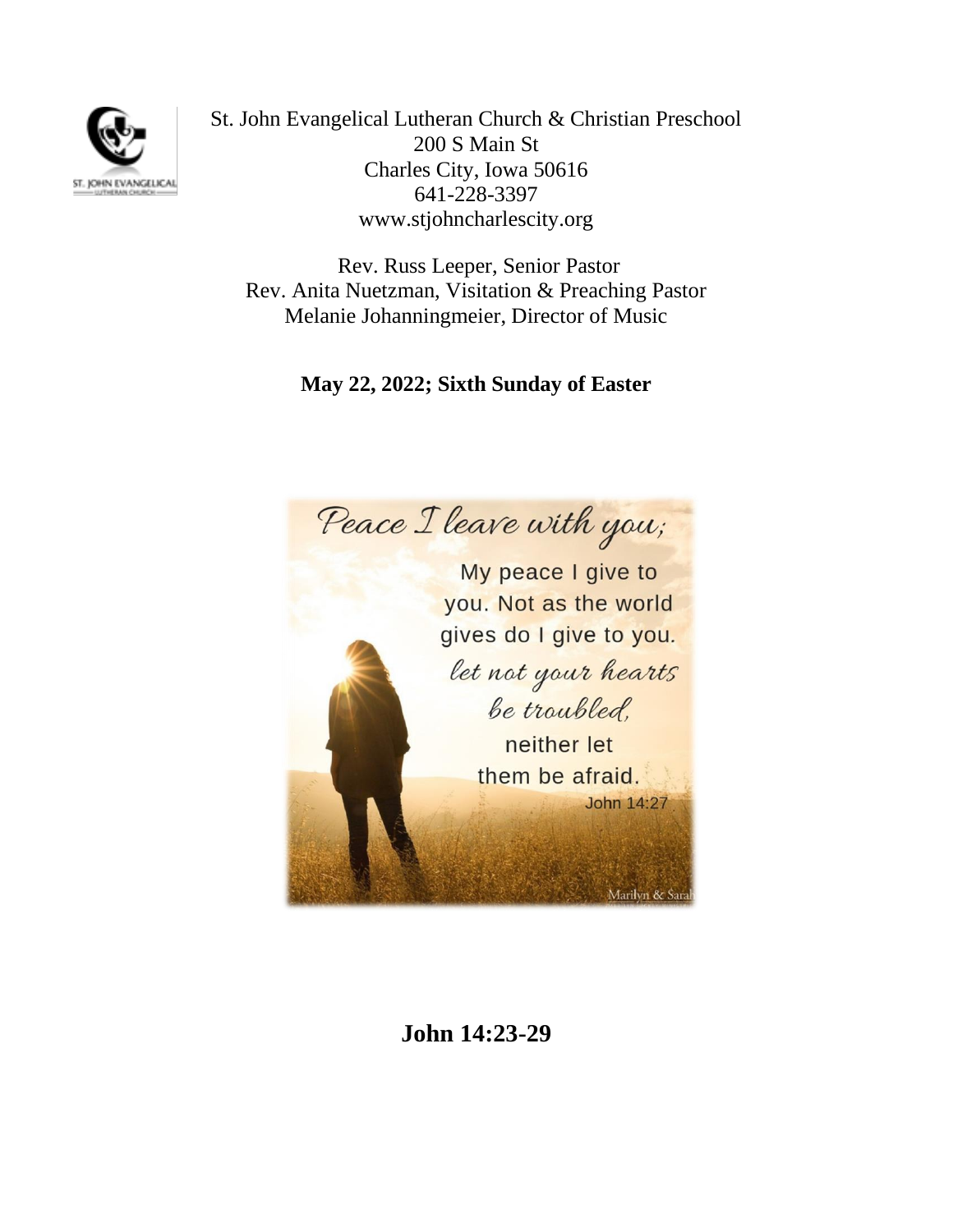### *Welcome*

The flowers on the Altar are sponsored by Brad  $\&$  Brenda Bailey in remembrance of Ken  $\&$  Marva Stratton's wedding anniversary.

The radio broadcast is sponsored by Peg Poppen in memory of family.

# Gathering Hymn:  $\mathbb{F}$  "Beautiful One" **Video**

*Apostolic Greeting:* 

The grace of our Lord Jesus Christ, the love of God, and the communion of the Holy Spirit be with you all. Response: **And also with you.**

*Hymn of Praise*  $\oplus$  <sup> $\oplus$ </sup> "His Name is Wonderful"

His name is wonderful, His name is wonderful, His name is wonderful, Jesus my Lord. He is the mighty King, Master of everything; His name is wonderful, Jesus my Lord. He's the great shepherd, the rock of all ages. Almighty God is He. Bow down before Him, love and adore Him, His name is wonderful, Jesus my Lord

# *Prayer of the Day*

**Bountiful God, you gather your people into your realm, and you promise us food from your tree of life. Nourish us with your word, that empowered by your Spirit we may love one another and the world you have made, through Jesus Christ, our Savior and Lord, who lives and reigns with you and the Holy Spirit, one God, now and forever. Amen.**

#### *Reading* **Acts 16:9-15** *Read by Brayton Quade*

<sup>9</sup>During the night Paul had a vision: there stood a man of Macedonia pleading with him and saying, "Come over to Macedonia and help us." <sup>10</sup>When he had seen the vision, we immediately tried to cross over to Macedonia, being convinced that God had called us to proclaim the good news to them. <sup>11</sup>We set sail from Troas and took a straight course to Samothrace, the following day to Neapolis, <sup>12</sup>and from there to Philippi, which is a leading city of the district of Macedonia and a Roman colony. We remained in this city for some days. <sup>13</sup>On the sabbath day we went outside the gate by the river, where we supposed there was a place of prayer; and we sat down and spoke to the women who had gathered there. <sup>14</sup>A certain woman named Lydia, a worshiper of God, was listening to us; she was from the city of Thyatira and a dealer in purple cloth. The Lord opened her heart to listen eagerly to what was said by Paul. <sup>15</sup>When she and her household were baptized, she urged us, saying, "If you have judged me to be faithful to the Lord, come and stay at my home." And she prevailed upon us.

### *Reading* **Revelation 21:10, 22:1-5**

 $10$ And in the spirit he carried me away to a great, high mountain and showed me the holy city Jerusalem coming down out of heaven from God

22Then the angel showed me the river of the water of life, bright as crystal, flowing from the throne of God and of the Lamb <sup>2</sup>through the middle of the street of the city. On either side of the river is the tree of life with its twelve kinds of fruit, producing its fruit each month; and the leaves of the tree are for the healing of the nations. <sup>3</sup>Nothing accursed will be found there anymore. But the throne of God and of the Lamb will be in it, and his servants will worship him; <sup>4</sup>they will see his face, and his name will be on their foreheads. <sup>5</sup>And there will be no more night; they need no light of lamp or sun, for the Lord God will be their light, and they will reign forever and ever.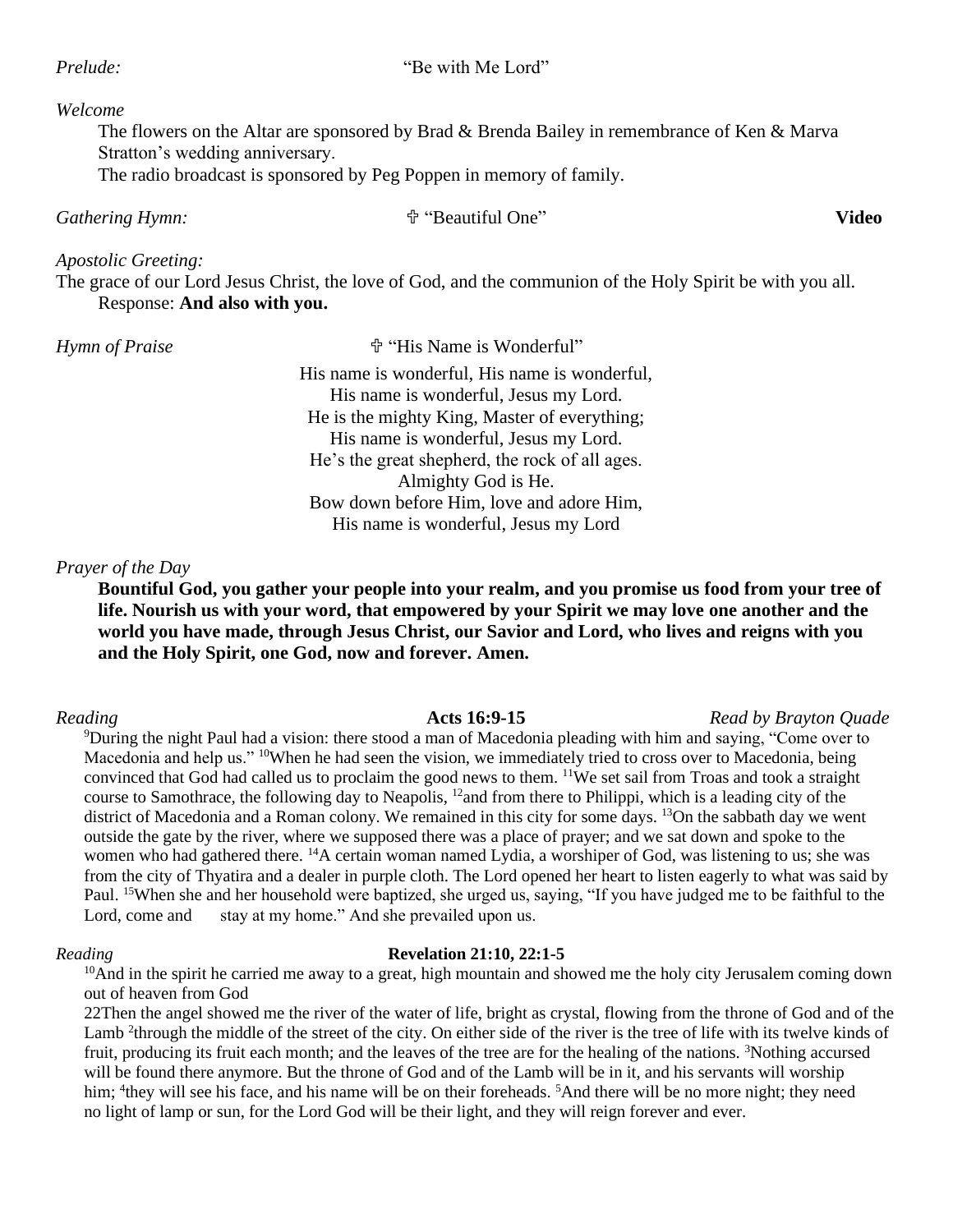"Children of the Heavenly Father" Children of the heav'nly Father Safely in his bosom gather; Nestling bird or star in heaven Such a refuge ne'er was given.

*Children's Sermon*

*Graduate Blessing*

*Gospel Song:* "Alleluia" Alleluia, alleluia, alleluia, alleluia, Alleluia, alleluia, alleluia, alleluia.

### *P: The Holy Gospel according to* **John 14:23-29**



23Jesus answered him, "Those who love me will keep my word, and my Father will love them, and we will come to them and make our home with them. 24Whoever does not love me does not keep my words; and the word that you hear is not mine, but is from the Father who sent me.

25"I have said these things to you while I am still with you. 26But the Advocate, the Holy Spirit, whom the Father will send in my name, will teach you everything, and remind you of all that I have said to you. 27Peace I leave with you; my peace I give to you. I do not give to you as the world gives. Do not let your hearts be troubled, and do not let them be afraid.

28You heard me say to you, 'I am going away, and I am coming to you.' If you loved me, you would rejoice that I am going to the Father, because the Father is greater than I. 29And now I have told you this before it occurs, so that when it does occur, you may believe.

*P: The Gospel of the Lord…*



*Sermon* Pastor Russ Leeper

*Song of the Day* "We Believe" **Video**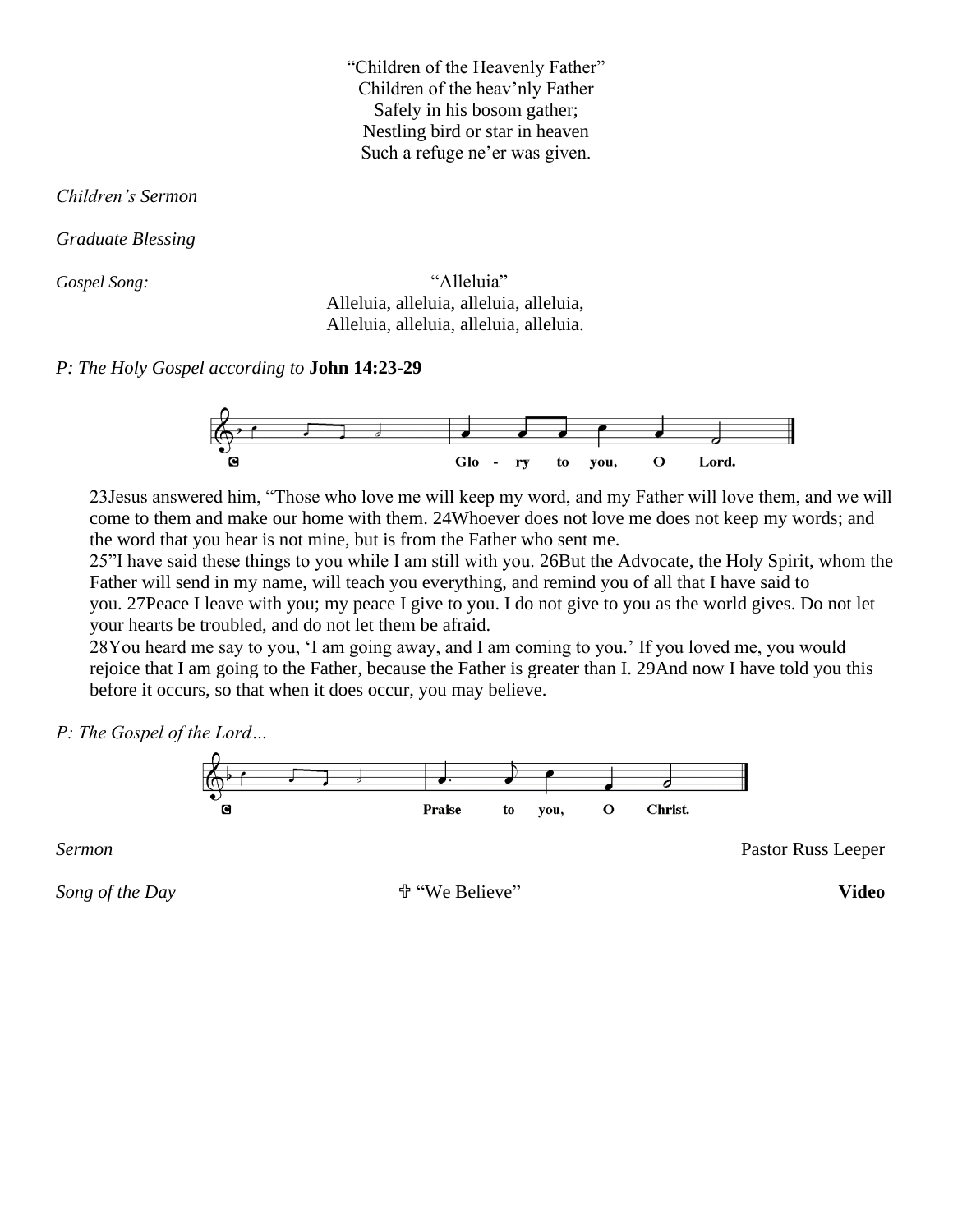*The Prayers (P):* Lord in your mercy, Response: **hear our prayer.**

### *Please Keep the following in prayer:*

| Sue Ayers                    | Randy Kreger            | Marilu Wohlers    |  |
|------------------------------|-------------------------|-------------------|--|
| James Grob                   | Kayla LaBarge           | Bill Wohlers, Jr. |  |
| Dale Hughes                  | Dale Lamprecht          | Carmen Wolf       |  |
| Linda Hughes                 | <b>Brandie McDonald</b> | Calvin Shultz     |  |
| <b>Family of Ron Leraaen</b> |                         |                   |  |

**The Prayer List:** Names will be kept on the list for 3 weeks. Family members can request a name be left on longer. The office number is 228-3397.

Please pray for all serving in the Armed Forces & their families: Mackenzy Bilharz, Alex Buenger, Kaylie Fox, Hannah Fox, Kim Hall, Daniel Jacobs, Cameron Kakac, Drew Roethler, Robson Shankland

*We celebrate with the Graduates of the class of 2022…*



Kaleb Craig Bilharz Brandon Michael Ignacio Castillo Deven Anthony Ignacio Castillo Kaleb Michael Cotton Colton Leroy Crooks Brayton Robert Quade Keaton Ellis Schmidtke Emma Marie Schmiedel Celestino Ismael Tamayo Baez Koen James Tibbitts Alyvia Lynn Vance

*Jeremiah 29:11 "For I know the plans I have for you, declares the Lord, plans to prosper you and not to harm you, plans to give you hope and a future." (NIV)*

*Hymns today (* $\hat{\tau}$ *) are those selected by the Seniors for their Confirmation Service in 2019* 

*The Offering*

The Offering Hymn "We are an Offering"  $\#692$ We lift our voices, we lift our hands, We lift our lives up to you: We are an offering, Lord use our voices, Lord, use our hands, Lord, use our lives, they are yours: we are an offering. All that we have, all that we are, All that we hope to be, we give to you, we give to you. We lift our voices, we lift our hands, We lift our lives up to you: We are an offering, we are an offering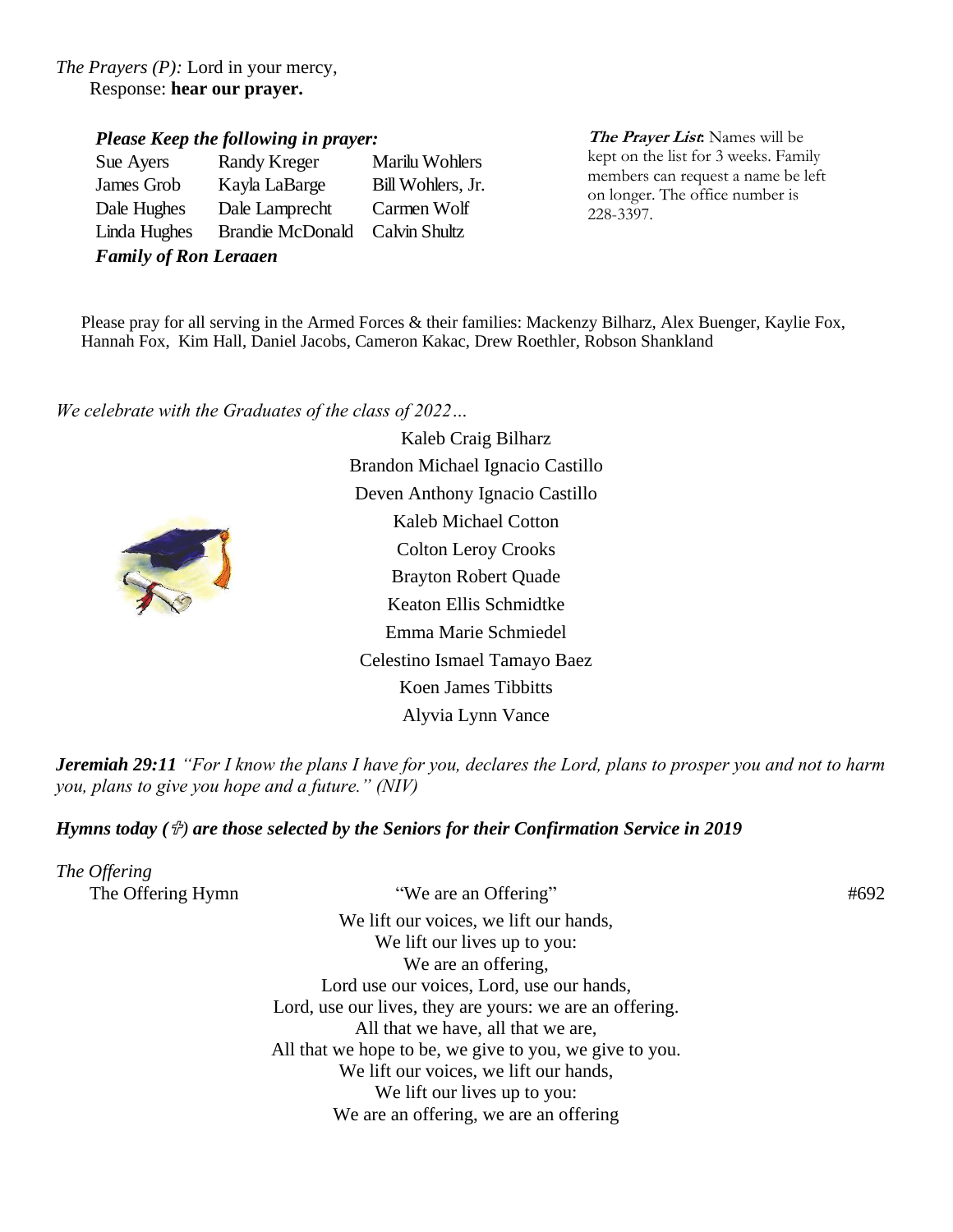Response "Take Our Lives"

Take our lives and let them be consecrated, Lord, to thee; Take our moments and our days, let them flow in ceaseless praise. Take our love, oh Lord, we pour at your feet its treasure store; Take our lives and we will be ever yours eternally.

#### *The Lord's Prayer:*

**Our Father, who art in Heaven, hallowed be thy name thy kingdom come, thy will be done, on earth as it is in heaven. Give us this day our daily bread; and forgive us our trespasses, as we forgive those who trespass against us; and lead us not into temptation, but deliver us from evil. For this is the kingdom, and the power, and the glory forever and ever. Amen**

*The Benediction*

Sending Hymn:  $\mathbb{R}^n$  **The is Exalted**" He is exalted, the King is exalted on high. I will praise Him. He is exalted, forever exalted and I will praise His name! He is the Lord. Forever His truth shall reign. Heaven and earth rejoice in His holy name. He is exalted, the King is exalted on high! He is exalted, the King is exalted on high! **Repeat**

*P*: Go in peace and share the Good News!  **Thanks be to God!**

*Postlude:* "Joyful, Joyful"

CCLI #227-7055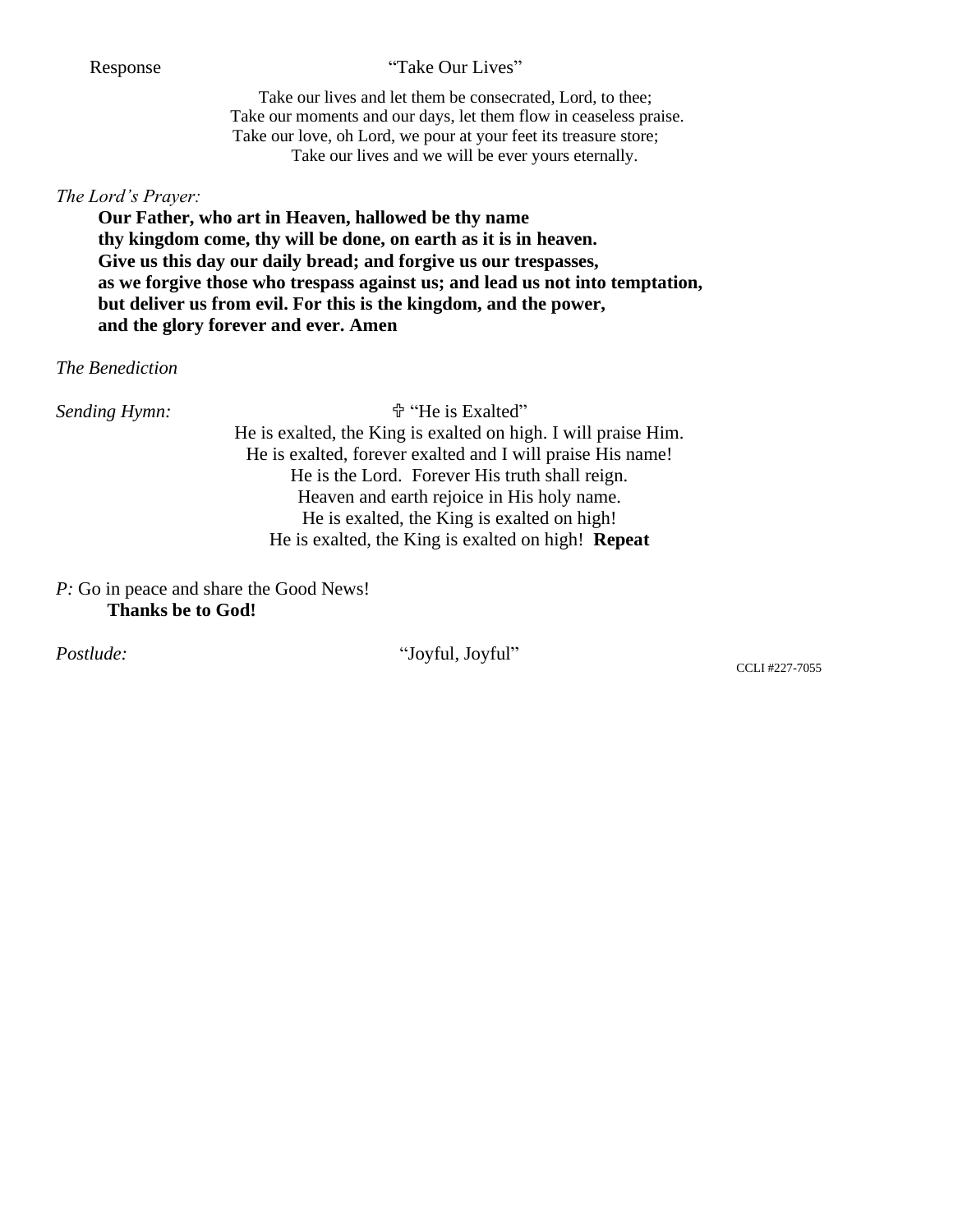

# **May 22 - May 29**

| Sunday | <b>Graduation Sunday</b>      |                        |
|--------|-------------------------------|------------------------|
|        | 9:00 a.m. Worship             |                        |
|        |                               | 10:15 a.m. Bible study |
|        | Wednesday Newsletter Deadline |                        |
| Sunday | 9:00 a.m. Worship             |                        |
|        |                               | 10:15 a.m. Bible study |

## **After Worship Social Time**

Coffee & a treat are served in the Parish Hall each Sunday! If you would like to volunteer to bring the treats, **you can sign up on the chart in the Parish Hall**. What you choose to bring for a treat is entirely up to you! Coffee & napkins are provided by St. John.



# **Sesquicentennial Celebration Hymn Sing Sunday**

In continuing our sesquicentennial celebration at St. John, we will be having an "Old Fashioned, Hymn Sing Sunday" on Sunday, June 12, 2022. Please come and enjoy and learn the stories behind some of the hymns we sing in church.

# **May Council Highlights:**

- Approved for purchase of upgraded wireless microphones with the hopes of having that system updated in June!
- Brainstormed ideas of how our Council can continue to build our vision for God's Love in Action, we look forward to building off of the ideas presented at further council meetings.
- Continued discussion on installing some type of lift system in the church. Example of a possible vertical platform lift system was presented and more estimates for total cost of installation will be gathered this Spring/Summer.
- Donated our Monthly Benevolence to help cover the cost of the Youth Mission Trip to North Dakota this summer!
- Voted to not hold service on Christmas Day, Sunday, December 25th as we felt that it was an important day for staff to celebrate with their families after providing so much during Christmas Eve services on Saturday, December 24th.
- Big thank you to Monte and Kathy Waldorf for agreeing to serve as our Synod voting members and attending a two-day event at Wartburg College on June 10th-11th. Thank you, Monte and Kathy, for fulfilling this important service to our church.

**Thank you and please let us know if you have any thoughts, questions, concerns, etc. -St. John Lutheran Church Council**

## **"Monumental – Celebrating God's Greatness" ------ June 14th-17th** will be **VACATION BIBLE SCHOOL!**

- Online registration will be starting soon. Be watching!
- Walk-in registration will begin at 5:15pm on the 14<sup>th</sup>.
- Plan on having your kids attend from 5:30pm-7:30pm on Tuesday-Friday!
- We will serve a light supper for the kids each evening.
- VBS is open to kids in Preschool-5<sup>th</sup> grades.
- There is no registration fee for VBS this year thanks to Kans for Kids!
- If you are interested in volunteering at VBS, please contact Laurie.